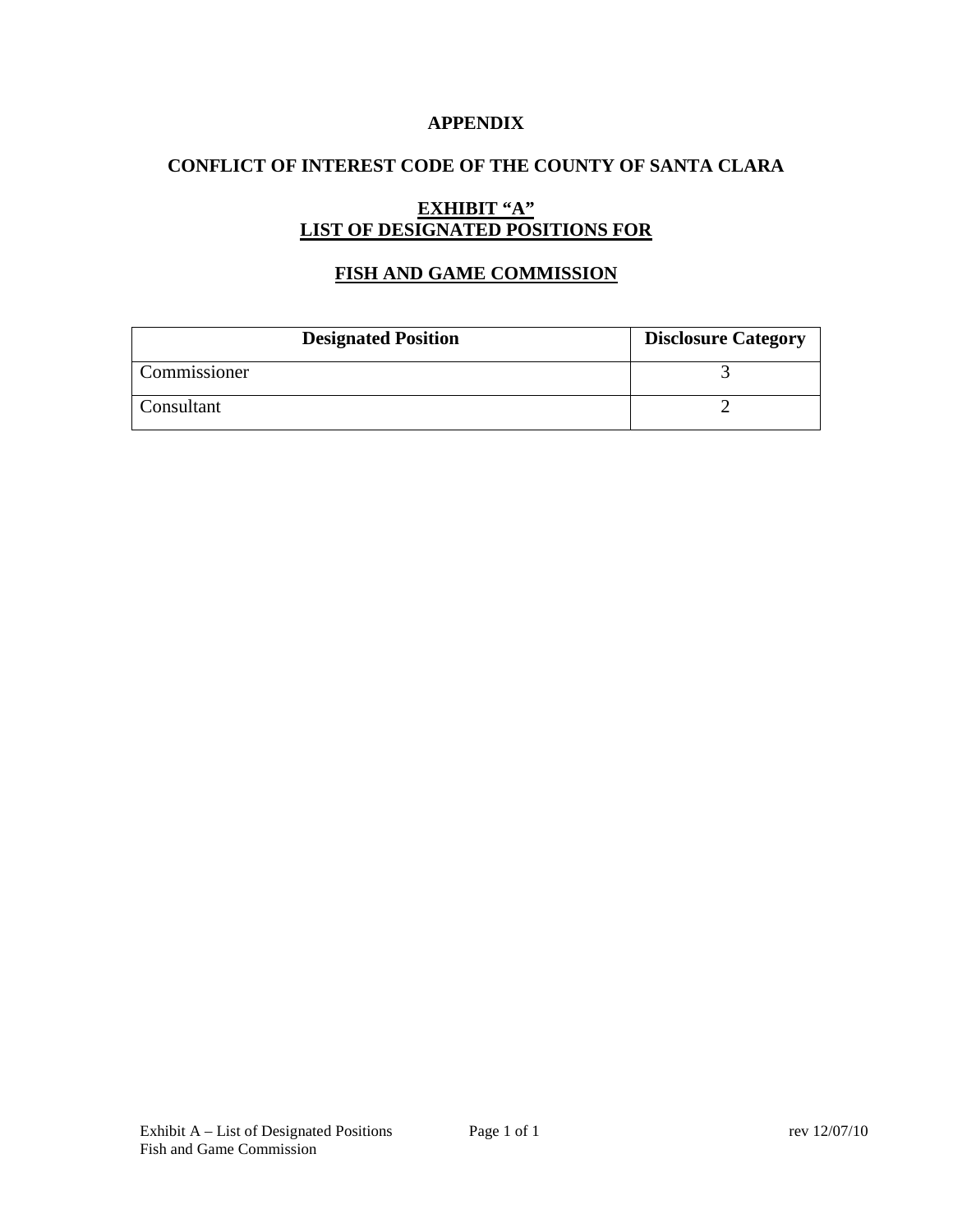#### **APPENDIX**

### **CONFLICT OF INTEREST CODE OF THE COUNTY OF SANTA CLARA**

## **EXHIBIT "B" DISCLOSURE CATEGORIES FOR**

## **FISH AND GAME COMMISSION**

Pursuant to the County of Santa Clara's Conflict of Interest Code, Disclosure Categories 1 and 2 shall read as follows for all Code Agencies.

**Disclosure Category 1:** Persons in this category shall disclose:

(1) all investments in, business positions in, and income (including gifts, loans and travel payments) from:

(a) all sources that provide, plan to provide, or have provided in the last two years, facilities, goods, software, hardware, or related technology, equipment, vehicles, machinery or services, including training or consulting services, to the County;

(b) all sources that are subject to the regulatory, monitoring, investigatory, enforcement, valuation, certification, permit or licensing authority of, or have an application for a license, permit or certificate pending before, the County;

(c) all sources that receive, are planning to apply to receive, or have received in the last two years, grants or other monies from or through the County; and sources that receive referrals to provide assessments and/or treatments that are required or recommended by the County; and

(2) all interests in real property in the County of Santa Clara located entirely or partly within the County, or within two miles of County boundaries, or of any land owned or used by the County.

**Disclosure Category 2:** Each Consultant shall disclose: (1) all investments in, business positions in, and income (including gifts, loans and travel payments) from: (a) all sources that provide, plan to provide, or have provided in the last two years, facilities, goods, software, hardware, or related technology, equipment, vehicles, machinery or services, including training or consulting services, to the County; (b) all sources that are subject to the regulatory, monitoring, investigatory, enforcement, valuation, certification, permit or licensing authority of, or have an application for a license, permit or certificate pending before, the County; (c) all sources that receive, are planning to apply to receive, or have received in the last two years, grants or other monies from or through the County; and